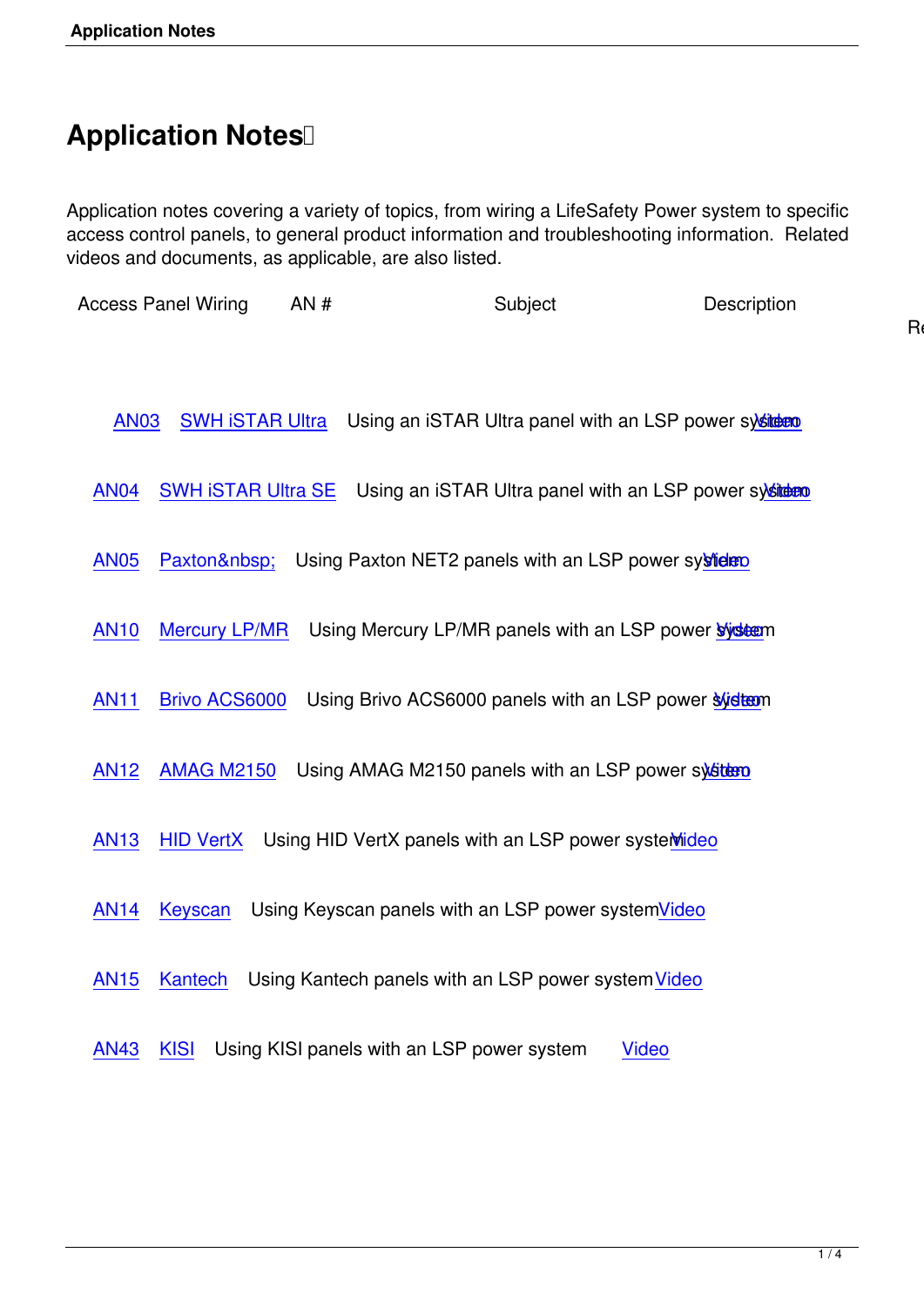Relat

AN06 Fire Alarm Door Holders Using an LSP power system for powering and controlling Fire Alarm

A[N28 Egress During AC Loss S](docs/an06_fire-alarm-door-holder.pdf)etting up an LSP power system to unlock egress doors during an AC

- [AN33](docs/an28_egress_ac_loss.pdf) Building Lockdown Setting up a basic building lockdown application using an LSP power
- [AN34](docs/an33_building_lockdown.pdf) [Nurse Call Setting up a b](docs/an33_building_lockdown.pdf)asic Nurse Call system using an LSP power system

Network Monitoring  $AN #$  Subject Description

Relate

AN20 Network Monitoring FPO Monitoring an FPO power system with a NetLink network communication module Video <u>o</u> contract the contract of the contract of the contract of the contract of the contract of the contract of the contract of the contract of the contract of the contract of the contract of the contract of the contract of t **White Paper** 

AN23 Text Messages with NetLink Setting up a NetLink communication module to send alerts via text

[AN24](docs/an23_netlink_text_alerts.pdf) NetLink Reports Understanding and gaining information from the NetLink's CSV reports

[AN25](docs/an24_understanding_netlink_reporting.pdf) [NetLink Control Outputs](docs/an24_understanding_netlink_reporting.pdf) Using the NetLink's control outputs for remotely controlling devices and outputs

[AN44](docs/an25_netlink_control.pdf) [Distributed Power Monito](docs/an25_netlink_control.pdf)ring Using the NLX module's RS485 port to drastically lower the mon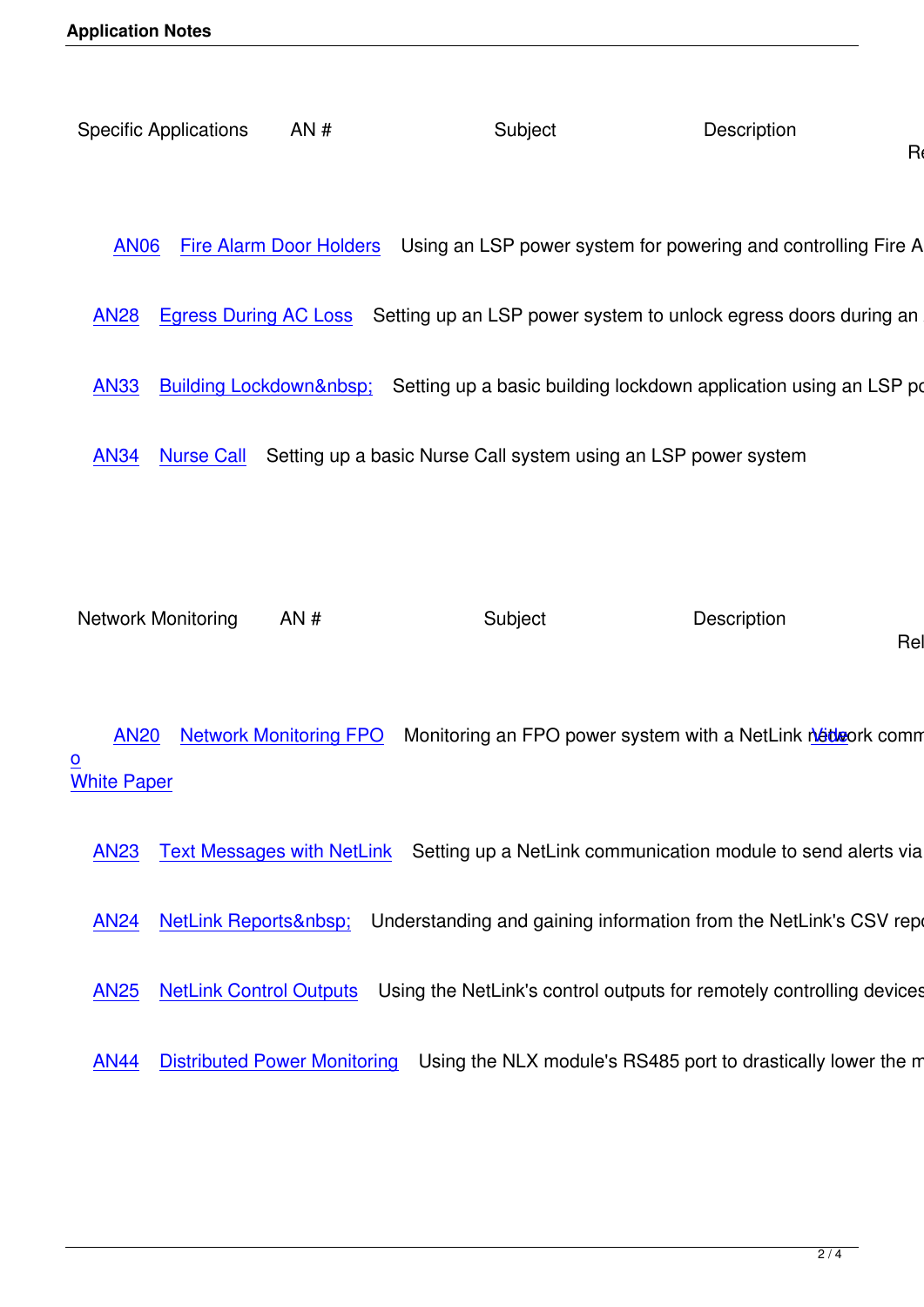AN01 Standard DC Product An overview of single voltage, dual voltage, and multi-voltage LSP pro

A[N07 B100 Configuring dual](docs/an01_standard-dc-product.pdf) voltage and multi-voltage systemsidesing a B100 secondary power supply

- [AN08](docs/an07_cost-effective-dualv-system.pdf) [Dual B](docs/an07_cost-effective-dualv-system.pdf)uss Benefits The benefits of LSP's unique dual [buss po](docs/videos/english/B100/B100_player.html)wer distribution
- [AN09](docs/an08_accessbrd_dual_buss_benefits.pdf) [Battery Cabinets](docs/an08_accessbrd_dual_buss_benefits.pdf) Battery fitment within LSP's dedicated battery enclosures
- [AN16](docs/an09_battery_configurations.pdf) [A8 Overview of](docs/an09_battery_configurations.pdf) the A8 distribution module for low voltage AC power systems
- AN17 D8 Single Voltage Overview of using the D8 distribution module in single woltage DC systems
- [AN18](docs/an17_d8-single_voltage.pdf) [D8 Dual Voltage](docs/an17_d8-single_voltage.pdf) Overview of using the D8 distribution module in dual veloce DC systems
- [AN26](docs/an18_d8-dual_voltage.pdf) [Distribution Optio](docs/an18_d8-dual_voltage.pdf)ns When to use the various distribution options a[vailabl](docs/videos/english/_D8/_D8_player.html)e from LSP
- [AN29](docs/an26_fpo_distribution_options.pdf) [C4 / C8 Using the](docs/an26_fpo_distribution_options.pdf) C4 or C8 lock control module in an LSP addeess power system
- [AN40](docs/an29_lock_control.pdf) [Gemini](docs/an29_lock_control.pdf) Rack Mount Mounting the Gemini series rack dra[wers to](docs/videos/english/_C8/_C8_player.html) a two-post rack
- [AN42](docs/an40_gemini_2-post.pdf) [Battery Fitment A](docs/an40_gemini_2-post.pdf) guide for determining what size battery set will fit in an LSP access power sy